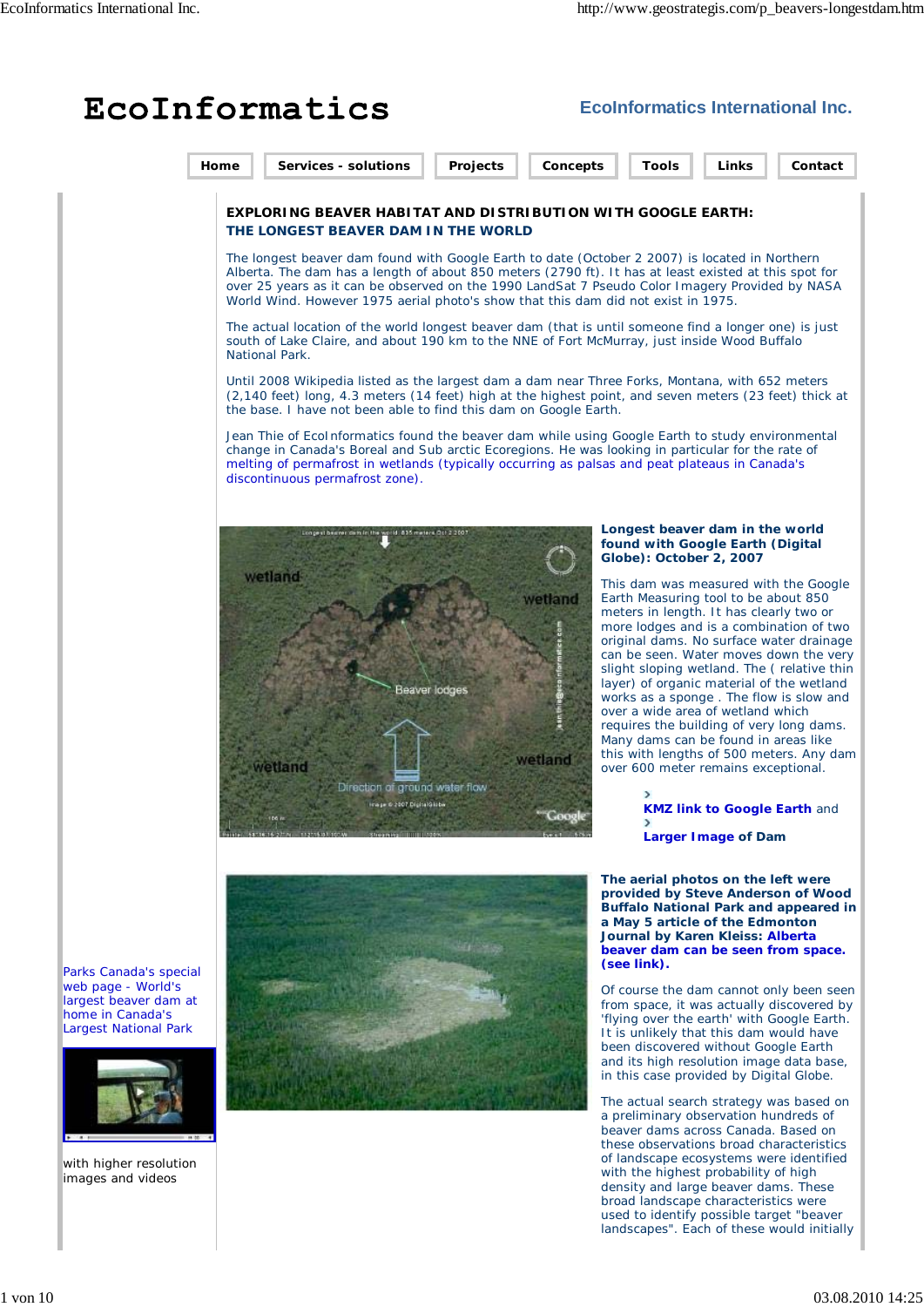

be assessed using high resolution Google Earth images, and exceptional dams would be studied with aerial photographs available through Canada's national Air Photo Library in Ottawa

The pictures also show near -A- new dams being build which could ultimately join the main dam and increase the overall length by another 50-100 meters in the next decade.

## BEAVER DAM IN THE **NEWS**

Some examples of serious and more funny reporting

BBC World News



Ellen Degeneres Show





The Wood Buffalo National Park special web page for the dam provides links to higher resolution images. We have overlaid these helicopter pictures directly on ' Google Earth' Below are the KMZ links for these images.

## **Photo overlay of left image on Google Earth: KMZ link**



**The second photo and KMZ link shows the substantial size of the beaver lodge. KMZ Link**

**Canada's National Air Photo Library...Not as much 'in your face' as Google Earth, but more important to Canada** because of its up to 90 years of environmental and land use information 'knowledge' base. An important legacy started by WW-1 pilots who in their "flying canoes" created Canada's first reconnaissance resource information base across its remote regions





**1975 Aerial photo of the dam area:** Some minor beaver activity can be observed (green arrows) but most of the area is covered by trees and shrubs. I expect this area was burned about 20-30 years before the date photos. A even aged stand of stand of poplar (Po) is visible on the 1970 photo, has been replaced by a wetland in 2005. Of course poplar (Trembling Aspen) is a favorite food source for beaver and the stand did not survive very long.

This image is part of flight line A24215 ( photo number 253). Date: 9 August, 1975; original scale: 1:50'000.

Aerial photos of Canada can be obtained from the National Air Photo Library (NAPL)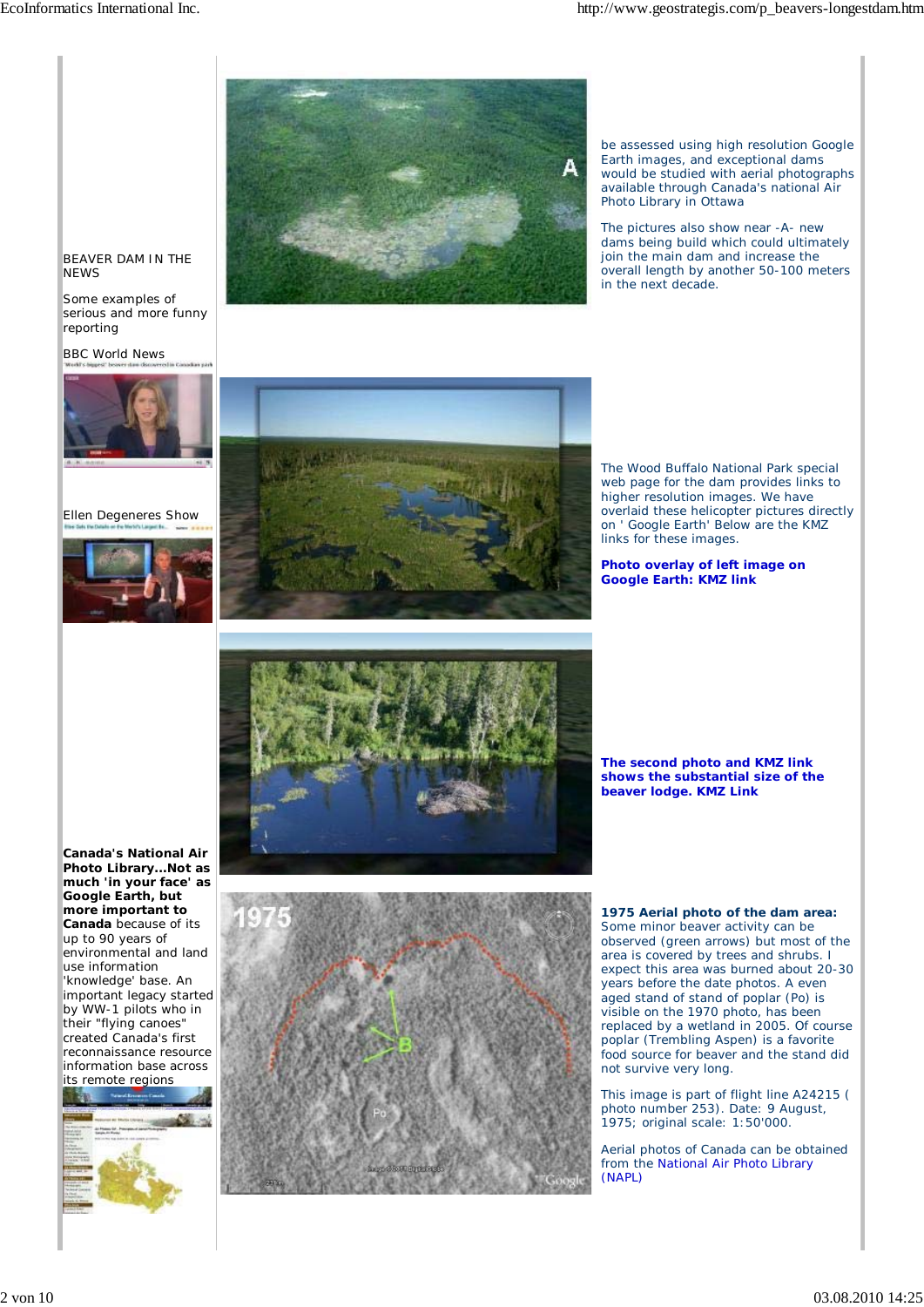

Comparison of the two images shows interesting elements. The dams 1 and 2 existed in 1970 but have changed very little. The beaver lodge near Dam 1, has not changed much. Dams 3 and 4 have been build since 1975. The beaver offspring of dam 4 are building two smaller dams just to the side (green arrow). Larger images [+]



## **Identifying the best potential beaver habitat with Google Earth**

This slight sloping area around the Birch Mountains was identified as a potential excellent beaver habitat after the study of a similar environment and beaver community near the Pasquia Hills in Saskatchewan. The NASA LandSat 7 Pseudo Color Image (2005) was taken from World Wind. Relief is exaggerated 5x to enhance the relief significance for beaver habitat and occurrence. The alluvial fans and associated drainage systems provide exceptional habitat. The alluvial fan system outlined in yellow dots shows a concentration of many large dams. The black arrow points to the 'longest dam', which is shown here by just a small 3-4 mm long thin line dark line.

Some of the high run off areas (purple) appear less suitable for or preferred by beavers.

This pseudo image with a near infra red band shows clearly the small open surface water areas representing (not always) beaver ponds. (Some of the black spots on the slopes are caused by cloud shadows).

**Some other beaver superlatives or superlative beavers**

> Alberta Beaver Landscape



Highest beaver density in Canada?



## Canada's Beaver Capital



Beavers Derail Freight train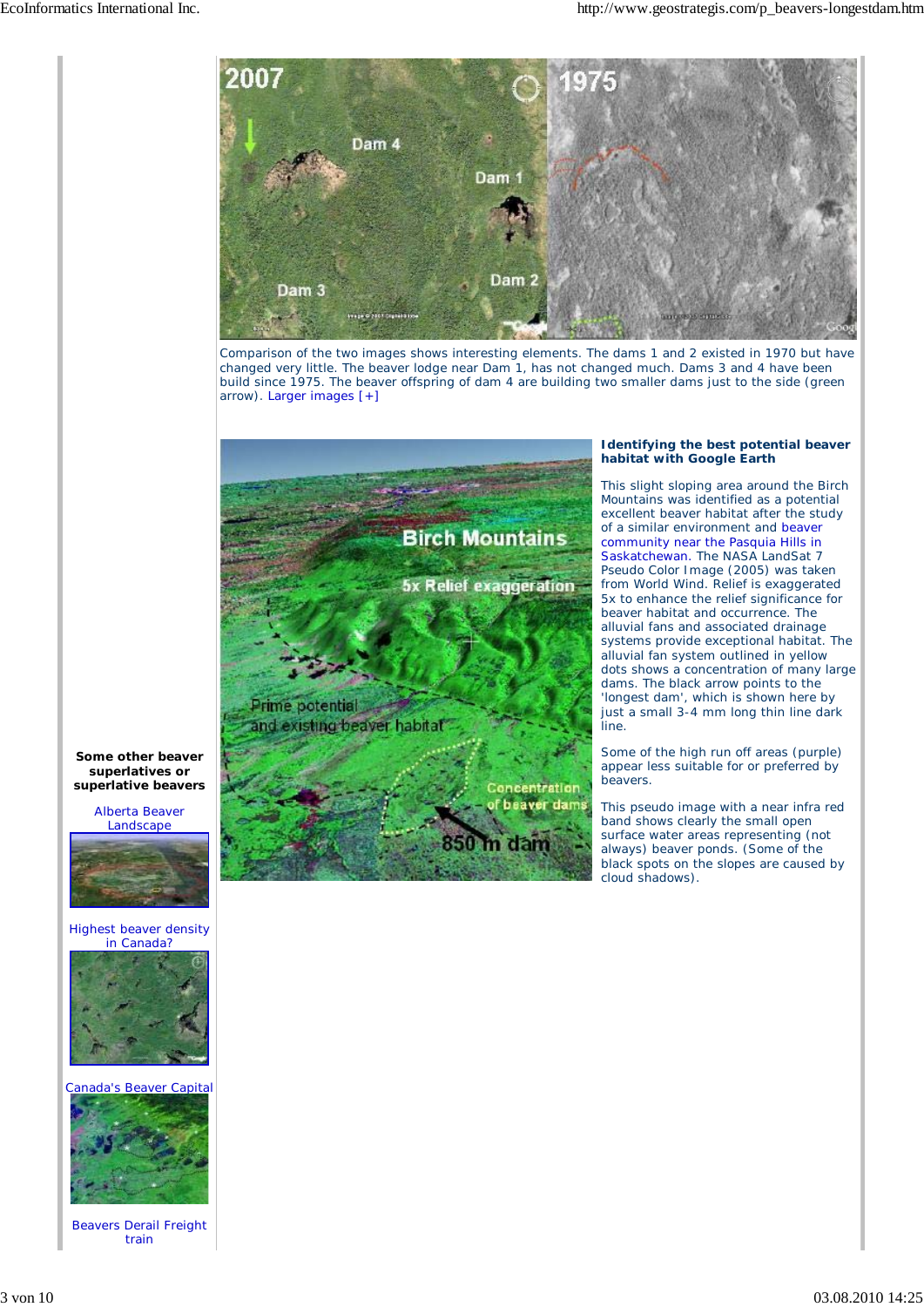

Mountains. **Wetland system 1, 2 and 3 have many large dams 300m to 600 meters in size with 'the longest dam' over 800 meters in system (1).** A few smaller patches with sizable dams have also been delineated with a yellow dotted line. Most of these fall within wetlands fed relative nutrient rich water flowing from the creeks and streams from the Birch Mountains. The wetland system (**3**) seems to have formed in depressions between the micro topography of the alluvial fan cones. The red lines show some of the streams with beaver activity, typically very small dams. Wild land fires are the major reason for the different shades of green. No fires seem to have been reported for this specific area since 1980. **Larger image....**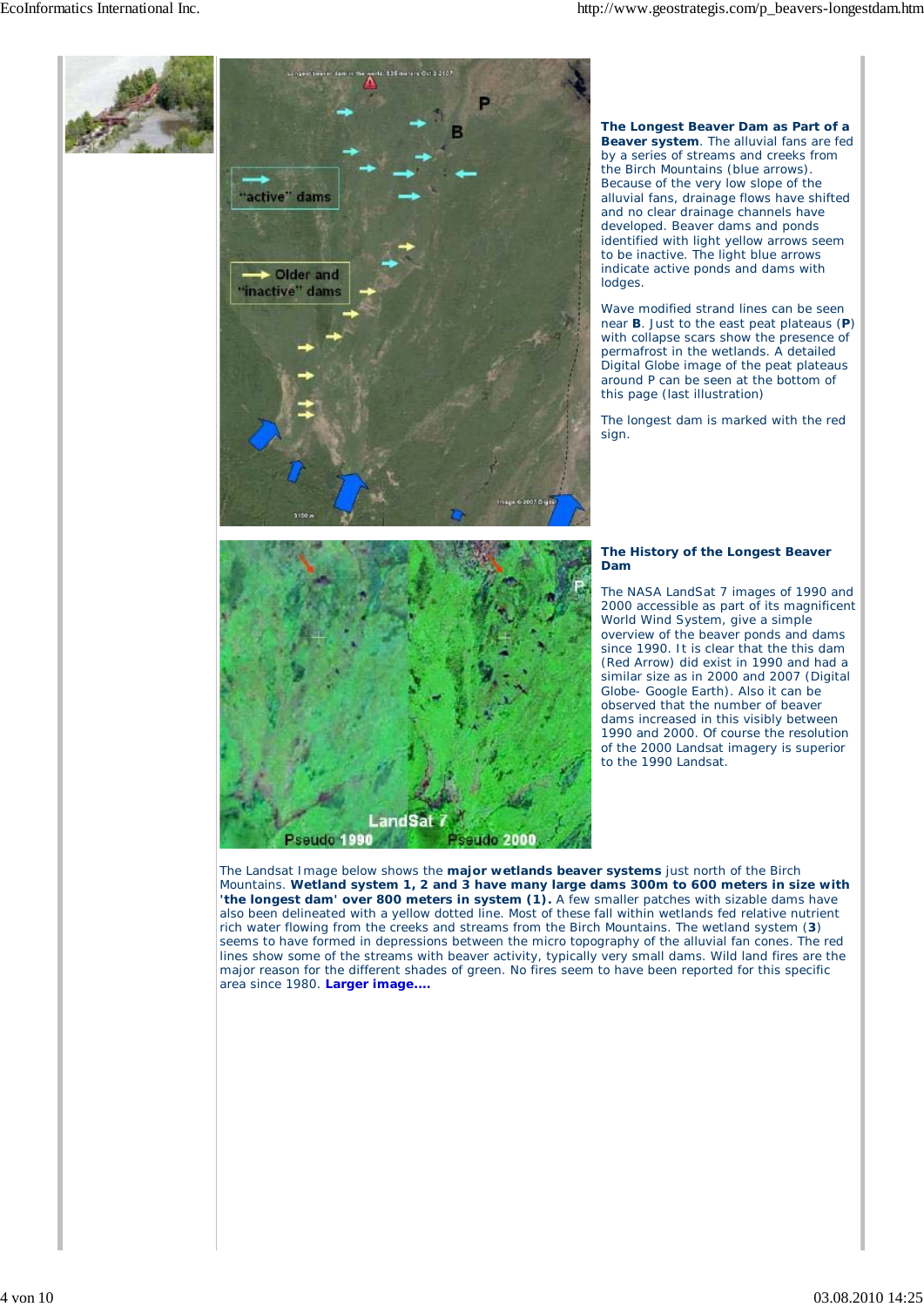

The figures below show the significant changes in wetlands system 2 since 1955, the date of the panchromatic black and white aerial photo. ( Source National Air photo Library). In 1955 two active dams can be observed (Bd) These dams are still active on the Digital Globe image: they may be more than 55 years old. Also since that time an additional 20 dams of varying size were build.

Fire history may have played a role as well. Most of the burns seem to have happened before 1955. The most recent one (F1) probably 3-6 years before the 1955 photo was taken; (F2) 10- 15 years and (F3)15-20 years. The F4 burn could have the same age as F3. The darker patches between F1 and F4 are also of fire origin but much older.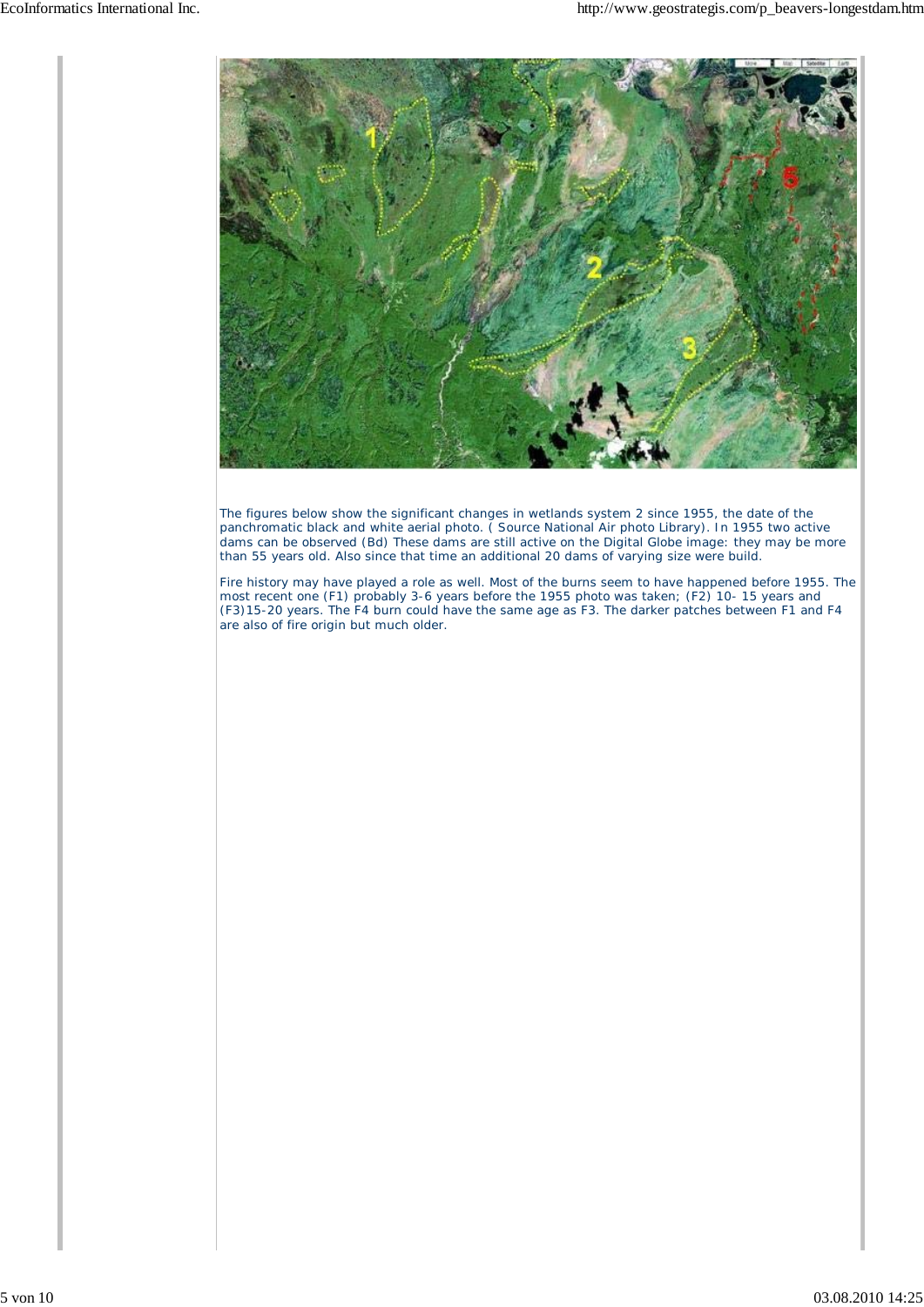

The Fire History map below shows the extent of wild land fires between 1980 and 2007. The area outlined with the red striped line corresponds approximately with annotated Landsat image above. It is remarkable that the area of the beaver dams was not burned between 1980 and 2007. Particularly since old aerial photos show widespread patterns of extensive fires before that time. This map was prepared using the interactive mapping system of the Canadian Wildland Fire Information System (CWFIS).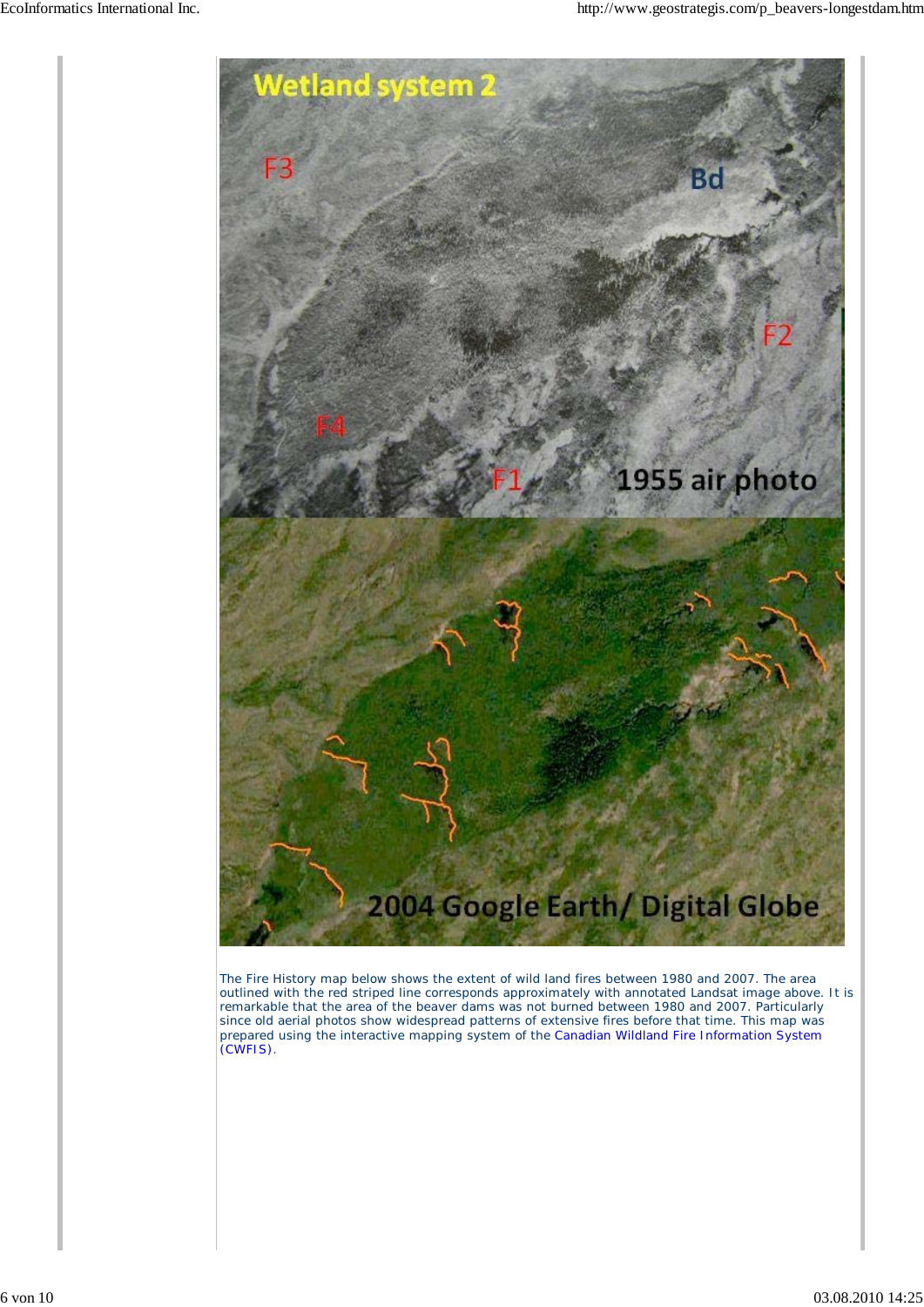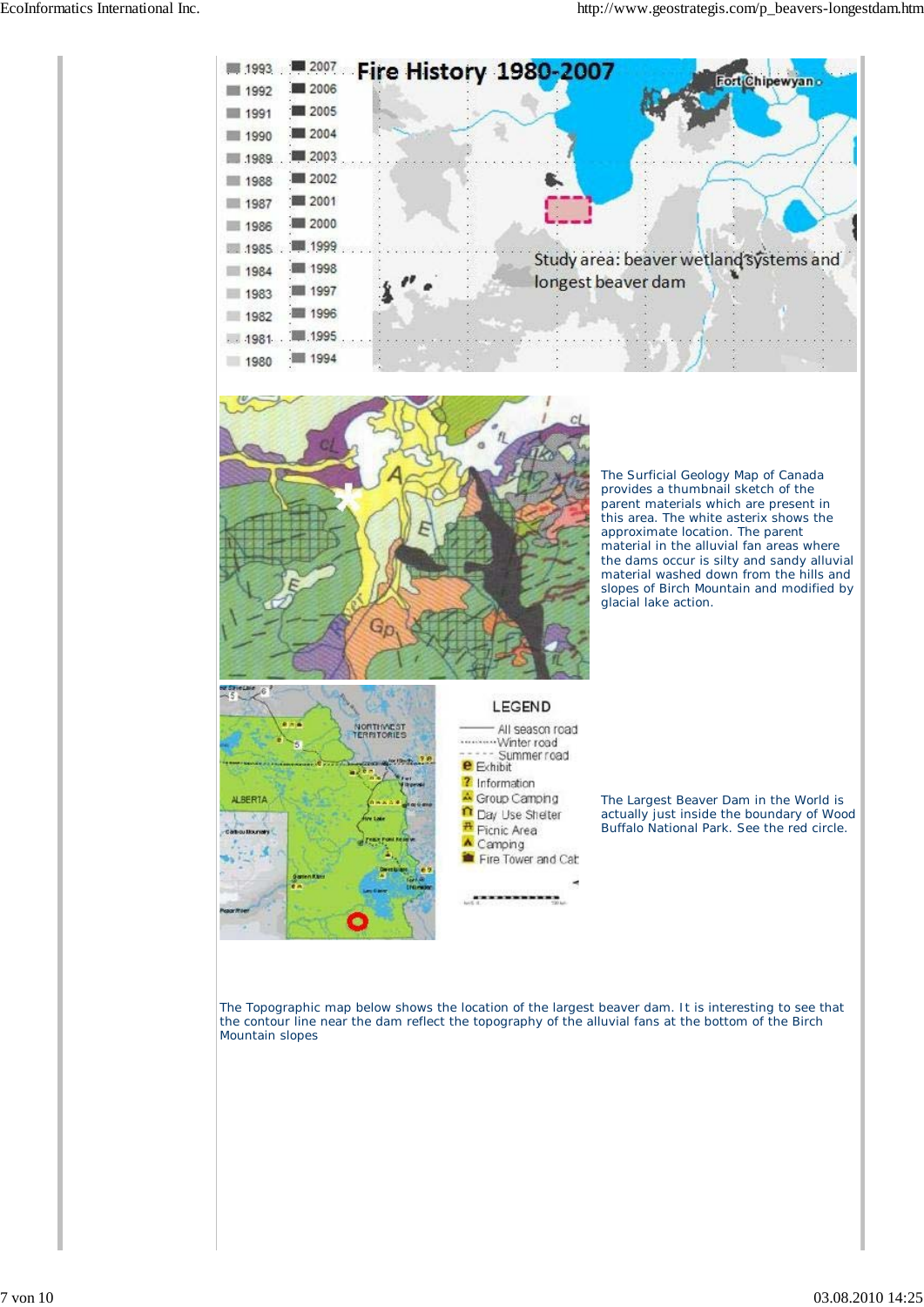

The dam below is **almost 600 m in length.**



Earth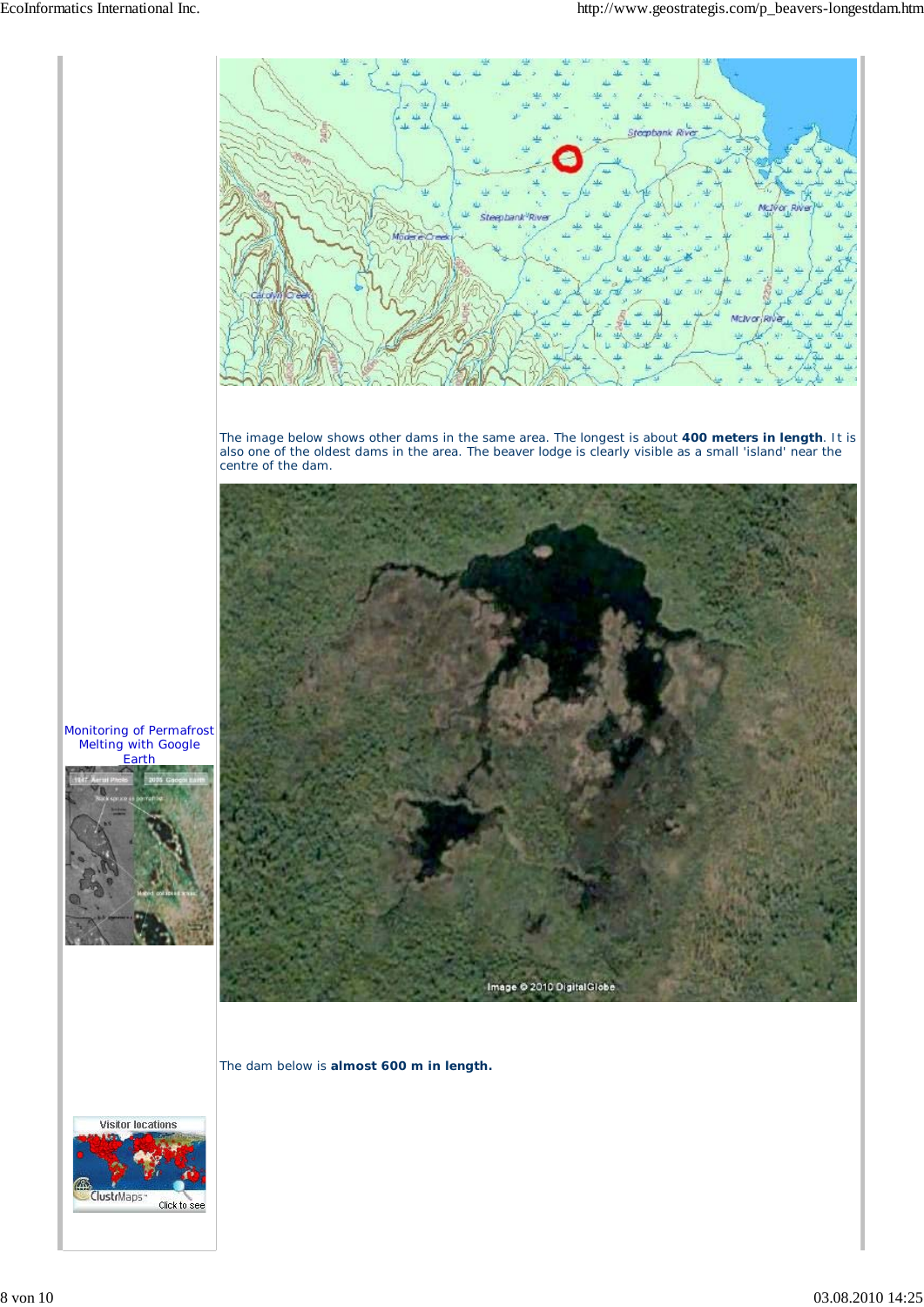

The the longest of the dams in this image is about **430 meters in length**. Further 'downstream' -top right- a new dam is being constructed. The beaver lodges are clearly visible on this high resolution satellite image.



Figure Below: This unique area of beaver dam is fed with water from the Birch Mountains. Ultimately this water also has caused wetlands to develop: the typical bogs of Canada's North. In cooler times,